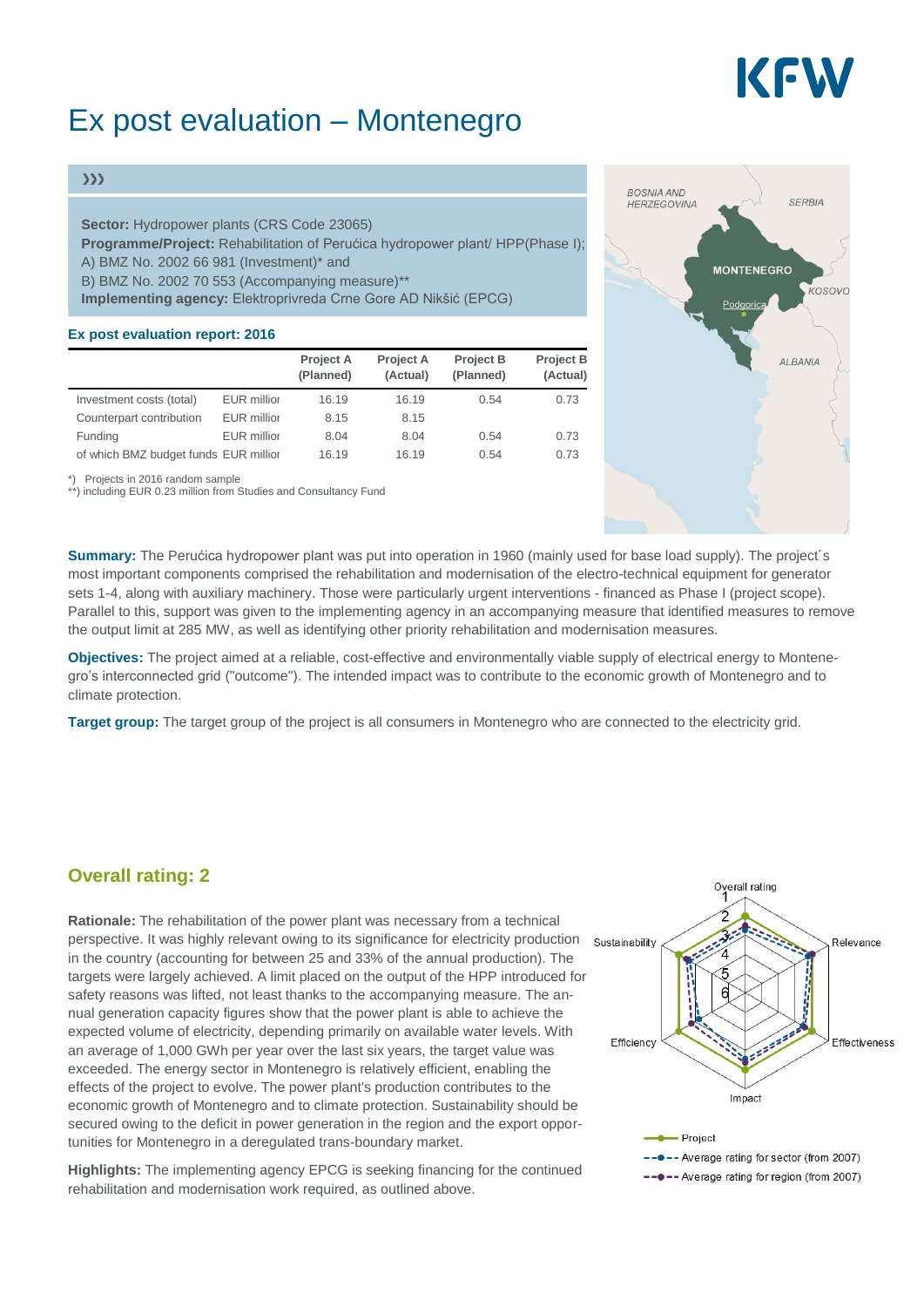

## Rating according to DAC criteria

### **Overall rating: 2**

#### **General conditions and classification of the project**

The project (partial modernisation of the Perućica hydro power plant/HPP) is the first FC commitment in a series of projects in Montenegro's energy sector.

At 875 MW, Montenegro's generation capacity has not increased significantly since project appraisal (PA). Meanwhile, its peak load lies between 550 and 700 MW, with demand fluctuations by the largest consumer, the KAP aluminum plant, being the primary influencing factor. The major sources of generation capacity are the HPPs at Perućica (307 MW) and Piva (342 MW), as well as the antiquated Pljevija coal power plant (218.5 MW). Although Piva has a large reservoir, the limited reservoirs at the Perućica HPP allow only for daily and weekly adjustments. Therefore Perućica is used for ongoing supply at base load levels, as available water supplies permit, whilst Piva HPP is used (when possible) to cover peak loads. The Pljeva thermal power plant is used for base load supply and is temporarily taken out of service at times when sufficient power is available from HPPs. Ultimately; however, the power plants' operations - to the extent that they are available in terms of the necessary technical and water resources - are determined by demand on the deregulated international power market. Montenegro has a transmission network of 1,366 km and an expansive distribution network. Nearly the entire population has access to the power grid, and supply security is generally ensured. The total interruptions reported for 2014 and 2015 were 6,008 and 6,639 minutes, respectively. In years with good water levels, power needs are met by internal production and imports.

Since PA in 2003, Montenegro's energy sector has experienced significant changes through its participation in the Energy Community Treaty signed in 2005, which aims to bring energy sectors closer to EU standards. Today, the power market is largely unbundled, important institutions have been established, and the project-executing agency CGES is a member of the European Network of Transmission System Operators (ENTSO-E), which plays an important role in the ongoing development of power markets. Montenegro is now connected to its neighbouring countries by 12 power lines and has its own functioning power market. The power transmission volume is considerable and nearly equals national power consumption. Upon completion of an undersea cable to Italy (planned for 2017) and of other measures (including some financed by FC) to enable a 400 kV connection to Serbia, Montenegro's role as a transit country will continue to expand. The opening of the power market offers both opportunities and risks for the EPCG: While the power trade will allow for increased revenue, there is also the risk of competition with less-expensive imported power. In light of the power needs in northern Italy (where price levels are higher) and elsewhere, EPCG sees good opportunities there.

#### **Relevance**

At the time of PA (2003), Montenegro had a generation capacity of just under 900 MW, of which 285 MW pertained to the project power plant (the nominal capacity of 307 MW could not be fully exploited due to safety limitations). About a third of the electricity generated in Montenegro came from the Perućica HPP; in addition, the plant played an important technical role in supplying the network with reactive power and in stabilising the network.

The project aligned with Montenegro's strategy of reforming the electricity sector in view of an eventual EU membership - and of ensuring generation capacity, which is also a priority area for German-Montenegrin DC efforts. It was part of a strategy already initiated by the project-executing agency to modernise the power plant, for which EPCG also received support through an accompanying measure. The project was suited to substantially contribute to the security of power generation (which represented a development bottleneck). It was highly relevant both at the time of PA and from today's perspective. The underlying intervention logic, by which rehabilitation and modernisation of an existing power plant would ensure cost-efficient and ecologically viable power production - thus contributing to economic growth and environmental protection - is convincing from today's perspective as well.

#### **Relevance rating: 2**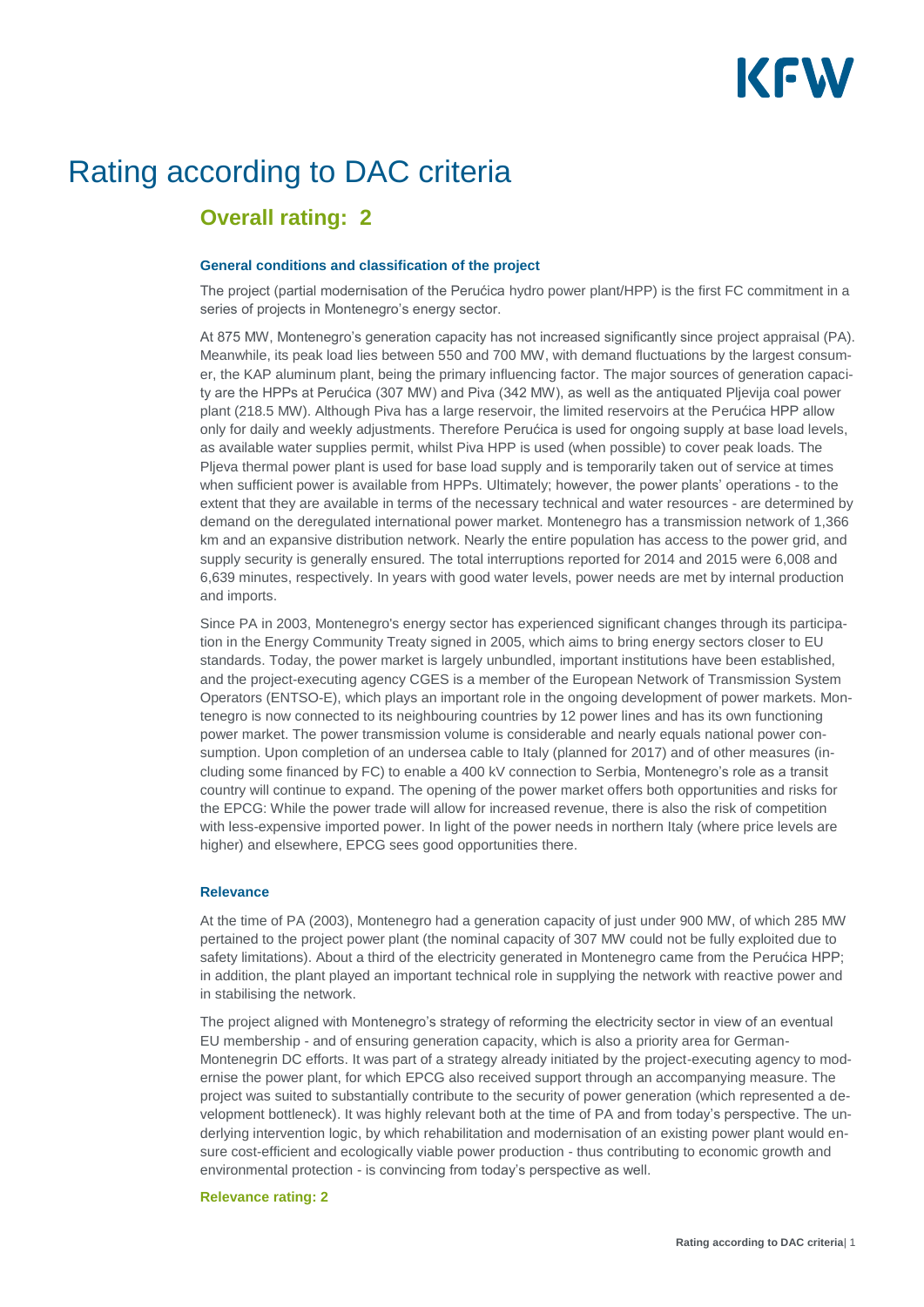

#### **Effectiveness**

The proposed project objective ("outcome") was a reliable, cost-effective and environmentally viable supply of electrical energy to Montenegro's interconnected grid. Outcome achievement since the start of operation in 2009 can be summarised as follows - based on the development of the indicators defined at the time of the PA :

| <b>Indicator</b>                                               | <b>Status / Target value PA</b>                   | <b>Ex-post evaluation</b>                                                                     |
|----------------------------------------------------------------|---------------------------------------------------|-----------------------------------------------------------------------------------------------|
| (1) long-term availabil-<br>ity of peak output from<br>the HPP | Status PA:<br>285 MW<br>Target value PA: 285 MW*) | 307 MW                                                                                        |
| (2) average yearly in-<br>put to grid of 845 GWh               | Status PA: 845 GWh<br>Target value PA: 845 GWh    | 2010 2011 2012 2013 2014<br>2015<br>630<br>809 1.334 1.008 784<br>1.435<br>Average: 1,000 GWh |
| (3) power plant's<br>availability                              | Status PA: min. 95%<br>Target value PA: min. 95%  | 2010 2011 2012 2013 2014 2015<br>89.5 87.1 91.2 89.3<br>86.9 84.1<br>Average: 88.0%           |

\*) the maximum output was restricted for technical reasons at the time of PA; it could only be increased later on (see text)

After extensive measurements and investigations (also supported by the FC accompanying measure), EPCG determined that - following some equipment upgrades - the power plant could be operated without problems at the limit of its installed capacity of 307 MW. Therefore the limit that had been imposed earlier for reasons of safety could be removed. In the context of the accompanying measure, additional measures were identified to modernise the power plant - and its hydraulic structures in particular.

The annual generation capacity figures show that the power plant is able to achieve the expected production, depending primarily on available water levels. With an average of 1,000 GWh per year over the last six years, the target value was exceeded; in 2014 and 2015, the power plant produced 30% and 27%, respectively, of the electricity generated in the country. Those output levels could not have been achieved without the rehabilitation of the outdated facilities.

However, the HPP's production capacity is also influenced by market conditions. Depending on the market situation, its use is determined by current power sales and power prices (see above). In addition, EPCG makes a distinction between "availability" and "reliability", with the latter referring to technical readiness regardless of whether water is available. The "availability" indicator refers to the actual possibility of use, which takes both technical availability and available water supply into account.

Long-term availability according to the "reliability" indicator reaches a high value of 96%, while the "availability" indicator is only 86%; this occurs particularly in summer months due to the limiting factor of water availability, which also explains the fluctuations in annual power generation mentioned above.

#### **Effectiveness rating: 2**

#### **Efficiency**

As part of a long-term rehabilitation and modernisation plan, the project began with high-priority measures for the maintenance and improvement of the HPP's production. Those measures were implemented within the expected cost range. The costs per unit are appropriate. A variety of causes led to delays in project implementation, but those had no significant effect on the project's ultimate success.

Even after the implementation of Phase I, considerable bottlenecks and areas for improvement in the HPP's operation remain (e.g. optimising the capacity of transmission channels, inspection of a pressure line); those should be reduced or improved in the context of additional rehabilitation measures, however. In this context, EPCG demonstrated awareness of those challenges in discussions - as well as an interest in acquiring financing to address them.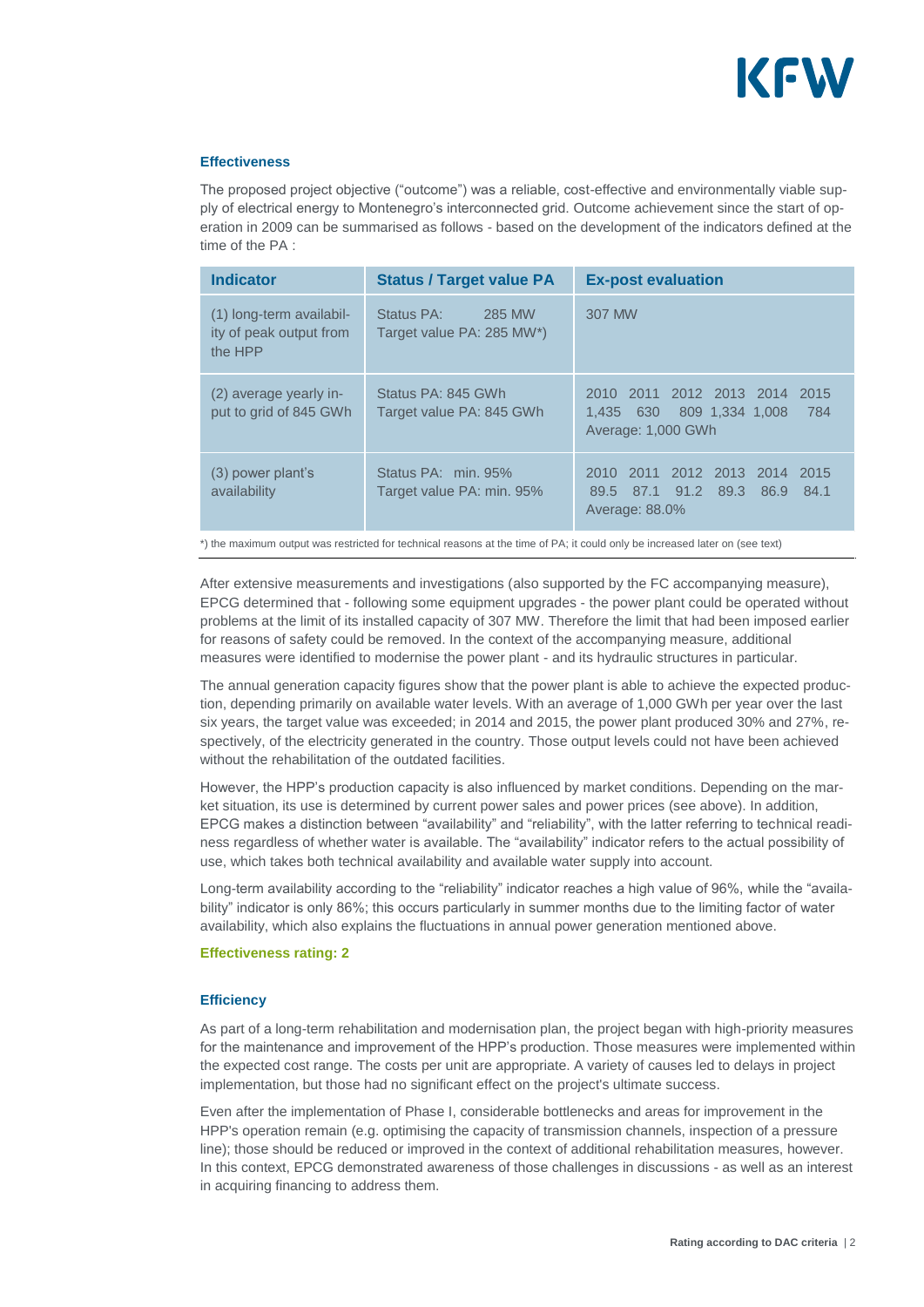

Under the Energy Community Treaty signed in 2005, the Balkan countries committed to bringing their energy sectors up to EU standards. In the light of this obligation, Montenegro has unbundled and deregulated its power industry in recent years. In 2009, for example, the transmission sector was split off from the vertically-integrated industry corporation and began operating as CGES. After many years of delays, the distribution sector was separated from EPCG in June 2016. With the creation of the independent regulator REGAGEN, the Market Operator for Electrical Energy (COTEE Ltd.) and the creation of the South East Europe Coordination Auction Office (SEE CAO), important institutions were created for an efficient power market.

With regard to power losses and cost coverage, Montenegro meets the so-called "operational assessment criteria" for the power sector: In 2015, transmission and distribution losses amounted to 2.3% and 17.1%, respectively. Rates are set by REAGEN on the basis of a "revenue cap method", and they cover costs both in micro- and macroeconomic terms. However, the reported collection rate is significantly less than the 95% targeted at the time of the PA, and no further information was available in that respect. For the Perućica HPP itself, very moderate production costs of 0.01 EUR/KWh apply, which results in a good allocation efficiency rating for the project. EPCG achieved surpluses of EUR 34.8 million in 2014, and EUR 10.8 million in 2015.

#### **Efficiency rating: 2**

#### **Overall developmental impact**

The project was to contribute to sustained economic growth, which was to be measured (1) by a predominantly productive use of the (additional) power and (2) by full coverage of the economic costs of power supply. In addition, the project was intended to contribute to environmental protection.

The indicators defined at the time of the PA are of limited use, at best, in determining the project's impact: By today's estimates, indicator (1) for productive use of power is considered to be largely outdated, and also appears to have little relevance given the now sizeable exchange of power with neighbouring countries in a deregulated market (see above). Regardless of that, it can be reasonably assumed that the total proportion of productive users is above 50%. With regard to (2), the coverage of economic costs, a conceptual link may be derived from the fact that the project was part of a sector approach. That strategy was to bring the industry into line with EU standards (see "Relevance" above), with the target of full cost coverage being one element.

The question of access to energy, which - as per the current state of the art - must be included in the discussion based, does not really arise in Montenegro's case, given the near-total degree of access.

In the last few years (except for 2012), Montenegro achieved GDP growth rates between 1.8% and 3.5%. It is reasonable to assume that - without secure power production and the amount of power produced by the power plant - this level of growth would at best have been possible only with significantly higher costs for imported power.

In 2014 and 2015, the electric power produced by the Perućica HPP accounted for 33% and 27% of total production, which amounted to 3,038 and 2,871 GWh respectively. Given that demand for power in 2015 was recorded at about 3,394 GWh, the net import for 2015 was 523 GWh.

EPCG's third largest power plant is the Pljevija coal power plant, which produced 1,411 GWh in 2015. The average specific coal use was 1.18 kg/kWh. This consumption value would serve as reference to the environmentally favourable power production made possible by the project. On that basis, a reduction in coal use of 528,000 t for 2015 and 680,000 t for 2014, i.e. nearly 1.3 million and 1.7 million fewer tones of  $CO<sub>2</sub>$ emissions respectively can be derived. The project therefore contributes to environmental protection; however, the project measures are aimed at maintaining existing production and not creating new capacity.

In summary, the project's impact is rated as "good".

**Overall developmental impact sub-rating: 2**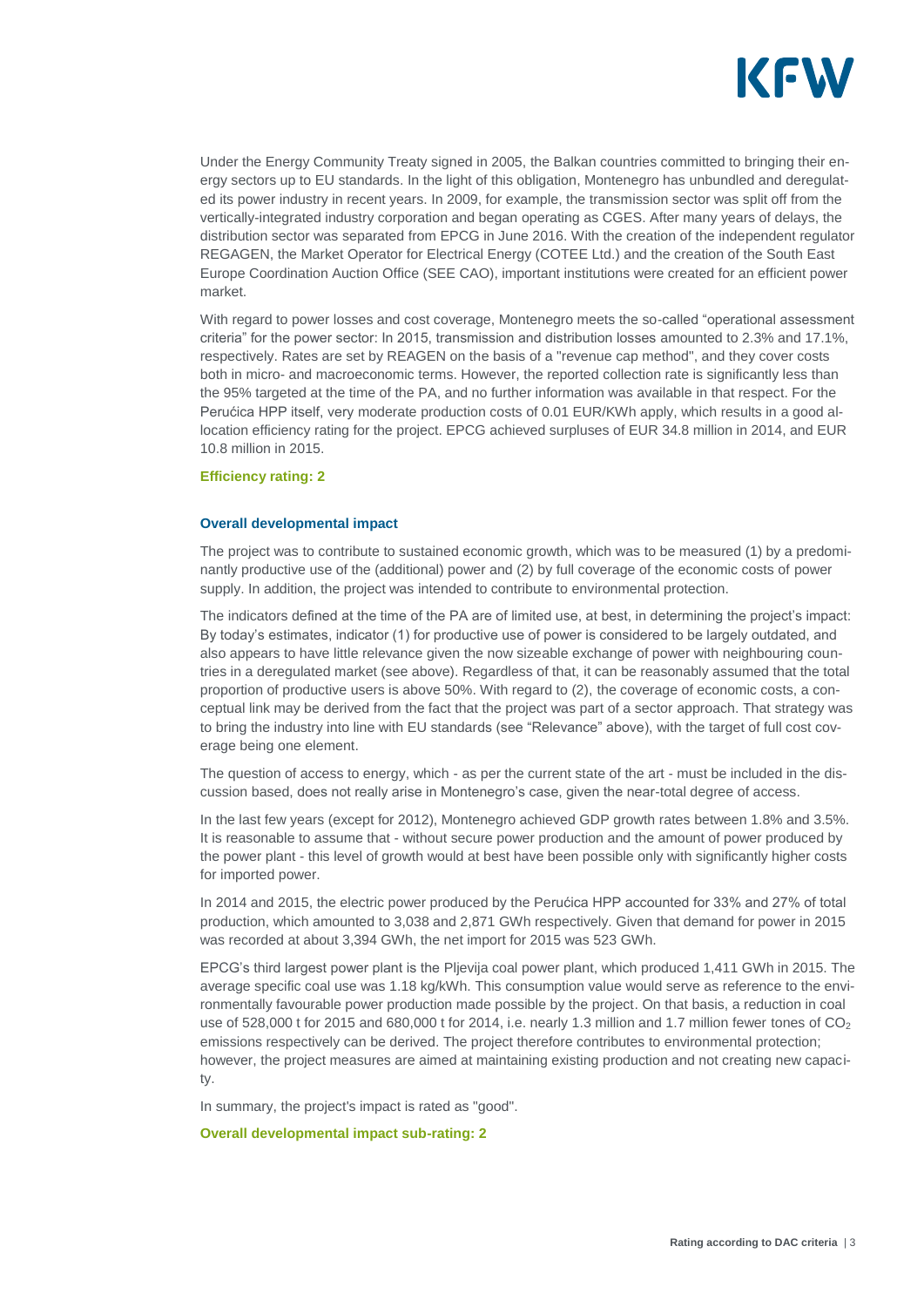

#### **Sustainability**

With the modernisation of the power plant, EPCG has four rehabilitated generator sets which, if operated and maintained appropriately, should allow for 25 more years of power production. The rehabilitation of three additional units and the addition of an eighth generator set are also planned. EPCG is sufficiently qualified to operate and maintain the facilities. Based on the current financial situation, sufficient funds will be available. Due to the regulating authority REMAGEN's policy of approving rates that are adequate for the operators, this is also likely to be ensured in the future. There is an inherent risk of inadequate water supply to the HPP. However, no concrete indications of a critical reduction in the available water volume have been observed, beyond the usual hydrological fluctuations. Rather, water regulation should be improved in the context of further rehabilitation measures at the HPP, thereby increasing water availability.

The opening of the power market offers both opportunities and risks for the EPCG. While the power trade will allow for increased revenue, there is also the risk of competition with inexpensive imported power. From the EPCG's perspective, the opportunities outweigh risks.

From today's perspective - considering trouble-free production, the expected future demand for power and a responsible industrial policy - we expect good sustainability.

**Sustainability rating: 2**